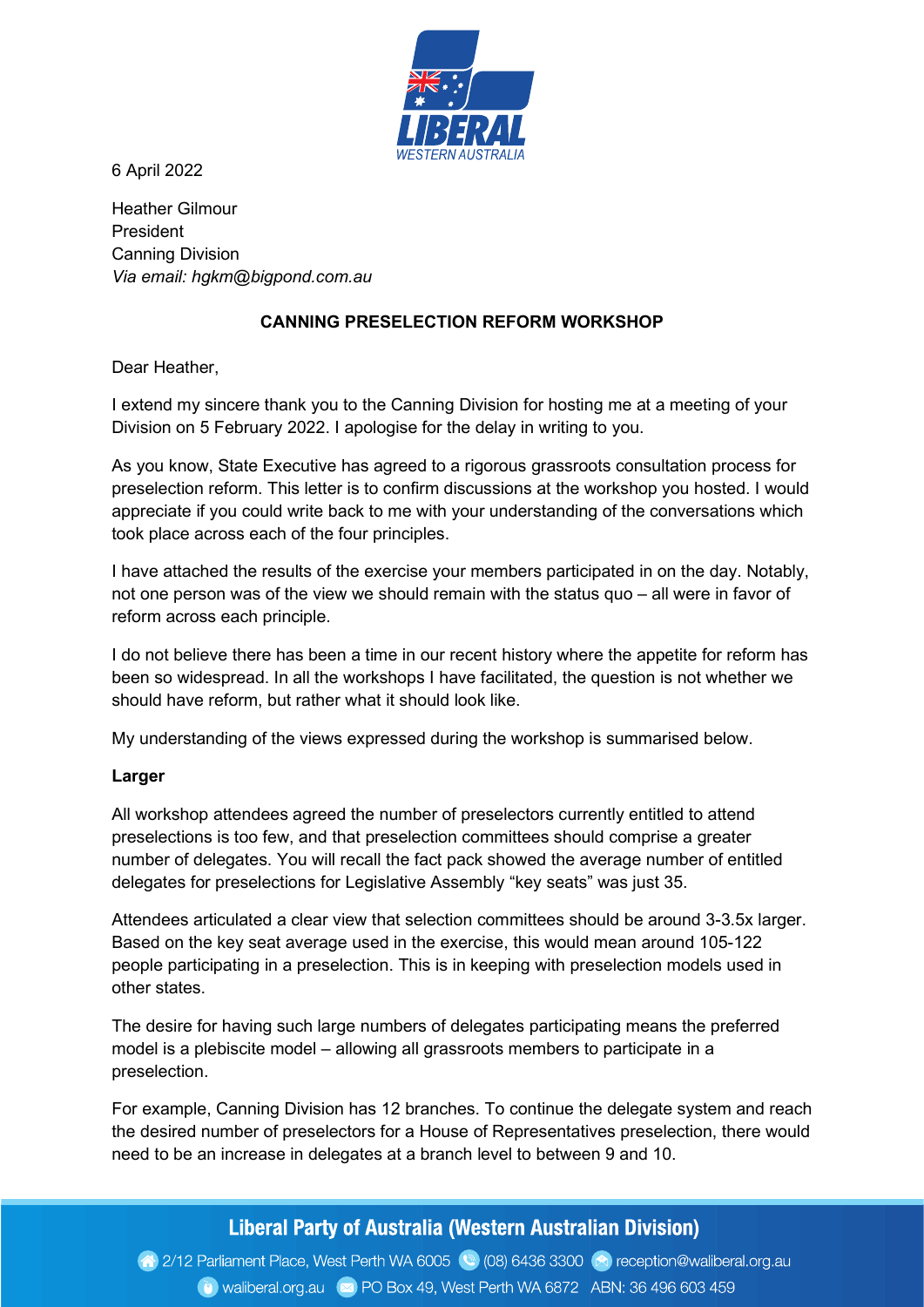Given an average branch typically comprises ~30 members, there is a strong case to be made that the whole membership of the Division should be enfranchised.

## Local

All workshop attendees agreed that the current proportion of local delegates attending key seat pre-selections was too low. You will recall the fact pack showed only ~58% of delegates in most key seat preselections were locals who lived and worked in the electorate.

Attendees agreed preselections should comprise at least 75% local delegates.

Further, as has been the case in each workshop, there was considerable discussion over the definition of what should constitute a "local delegate". Attendees were largely unanimous in their view that the definition of local should only enfranchise those delegates who are on the electoral roll at a residential address within the electorate where the pre-selection is being conducted.

This view received strong support on the basis that adopting a looser definition of "local" could result in the signing-up of members who live outside the electorate, with those "outside" members having a disproportionate influence over preselections. Attendees viewed this as insidious branch stacking, which should be resisted.

This has implications for those members of the Division who are not on the electoral roll within the boundaries of Canning Division, namely those who live in:

- The electorate, but by virtue of lacking Australian citizenship, are not on the electoral roll
- Another area, but choose to be members of Canning Division because they:
	- Wish to contribute where they are a member because of historical links to that community or their support for the candidate or MP
	- Joined Canning Division or one of its branches because those constituent bodies are particularly active, whereas the bodies where they live are less active
	- Have strong friendships with other members of Canning Division, and want to associate with them

I would be grateful if you could discuss these issues with your members, and confirm whether they want to include the above members in future Canning Division preselections.

## Simpler

All workshop attendees favored a simpler preselection system that was easy to administer.

To achieve this, attendees expressed support for a selection committee composition with a mixture of local and central delegates – which could be all local members, and a percentage of State Council delegates, as is the case now with the plebiscite trial.

Your members favored preselection delegates having been a member of the Party for 12 months and on the electoral roll.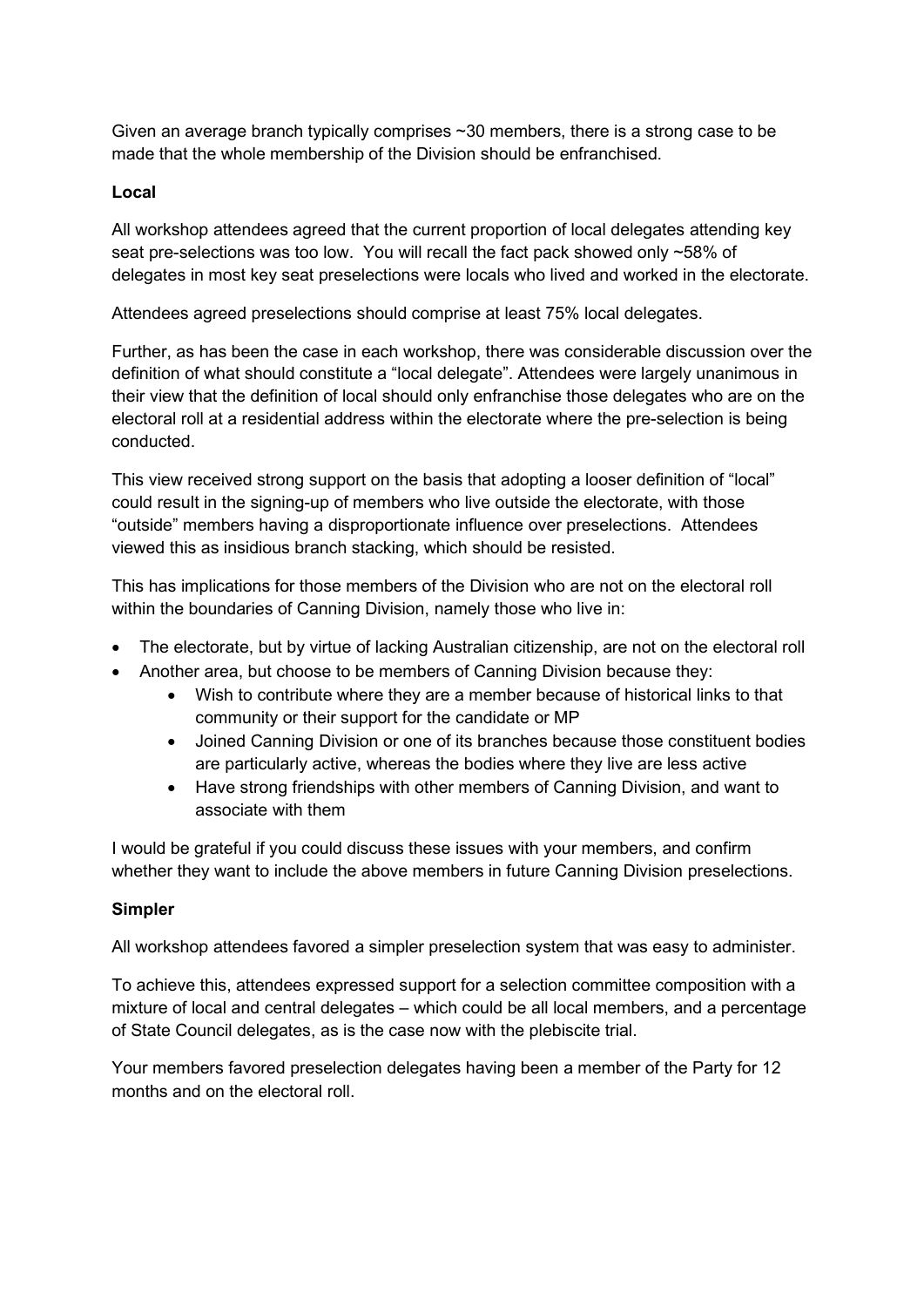## Better Vetting

No one at the workshop believed the current arrangements around candidate vetting were adequate. Attendees accepted that the WA Liberal Party needed to codify its vetting processes, and were willing to look to other States for guidance on how to achieve this.

There were two schools of thought on how vetting could be improved:

- Some members believe that a vetting committee should exist, and should provide advice to State Executive which could then stop an application from progressing.
- Another group believe a vetting committee should provide advice directly to the relevant selection committee where the candidate has nominated.

Despite these disparate schools of thought, I did not sense any attendees felt overwhelmingly wedded to their preferred model – they were willing to consider alternative vetting models as reform discussions progressed across the Party.

Additionally, given the recent issues with the NSW Liberal Party's Nomination Review Committee, I have sensed some reticence on the part of attendees in the most recent workshops to institute any sort of vetting committee at this time.

#### Other matters

In addition to the above, there were a range of views put by members on the night which have been consistently raised in other workshops. I offer no opinion on these points, but ask that you consider them in the response from your Division given they continue to be a topic of discussion.

- That being an office bearer in a Division or local branch is a measure of contribution and that person should be enfranchised with a vote, even if not otherwise eligible. The counterargument has been made that this could skew executive positions to those who are not local.
- That there could be a grandfather or sunset clause on eligibility to vote in local preselections for those who are not local, but once were. For example, the Victorian Liberal Party's constitution makes allowances for those who were a member of a local branch on 12 October 2008 and who lived in the area at some point from 1 July 2007. This could, however, undermine the simpler to administer principle, and create two classes of membership.

#### Next steps

I have conducted workshops in most Divisions, after which they have received a letter just like this, allowing a further opportunity to put their views. Taking those into account, we will then identify and models which deliver against the four principles.

Proposed models and drafting instructions for C&D have been circulated (and attached) with another opportunity for consultation and feedback.

Please extend my sincere appreciation to all those who participated on the day. There was a very high level of engagement, with the majority of people in the room expressing their view at some point.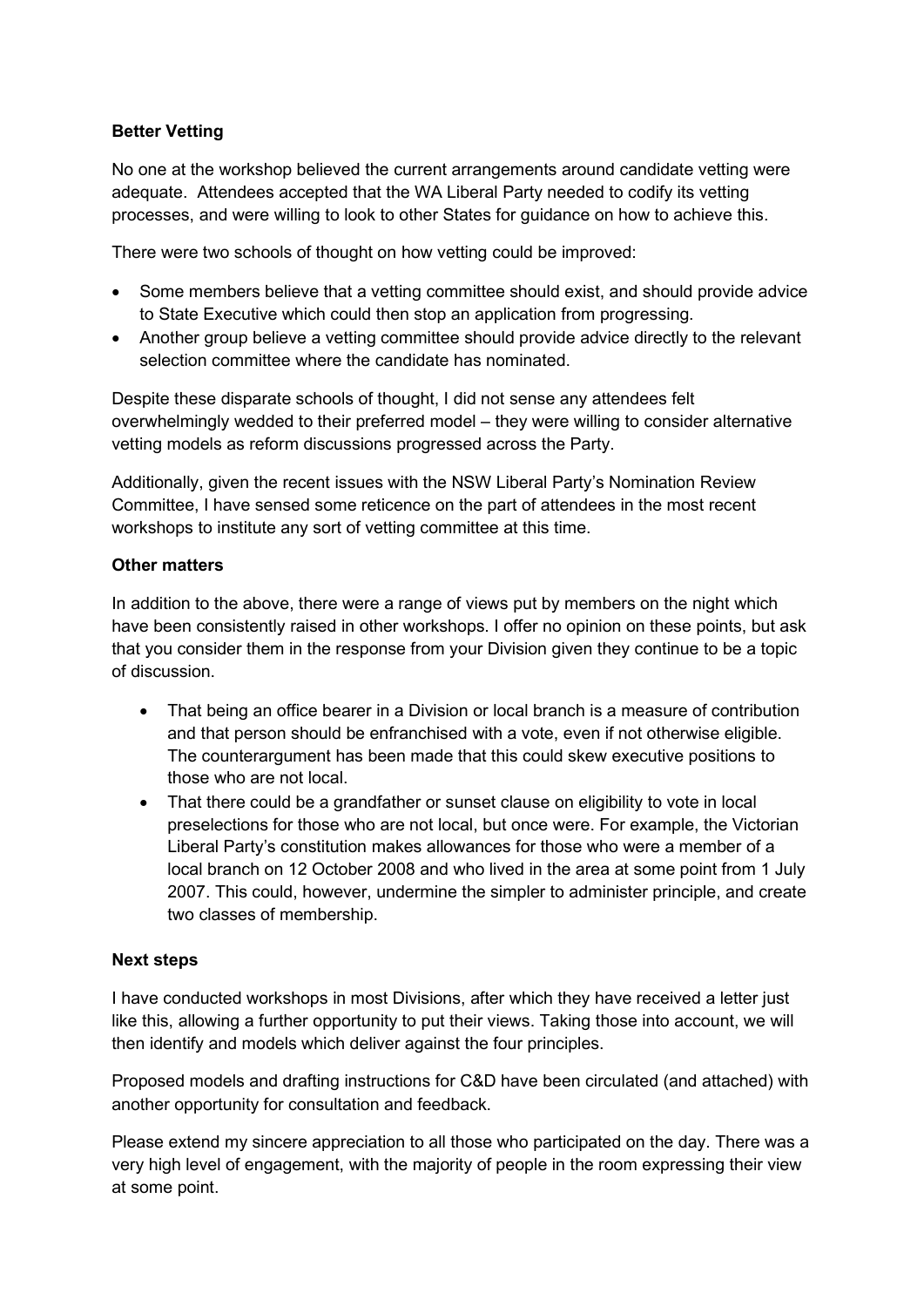That demonstrates not only the appetite for reform, but that we can have a respectful, sober and mature conversation about the future of selecting candidates to represent our great Party in the community, and ultimately, in Parliament.

I look forward to your response and continuing to work with you and the Canning Division. Please note I plan on releasing this letter publicly on the reform section of the Party's website, as well as your response.

Yours sincerely,

Richard Wilson State President